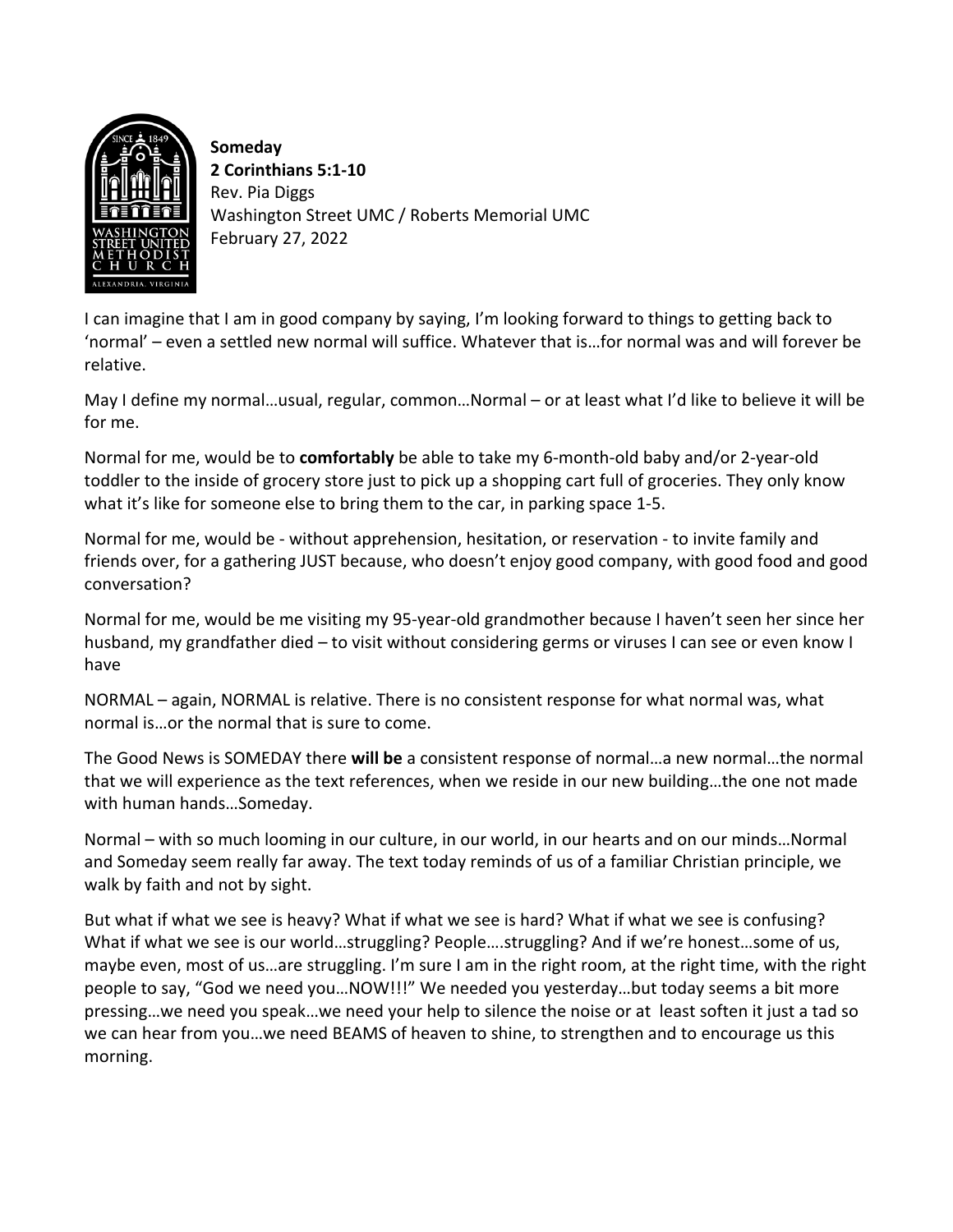Today I am continuing the sermon series on hymns by The Rev. Charles Albert Tindley. Beams of Heaven As I Go appears in many hymnals today but some have it entitled as Beams of Heaven and others list the song as Someday – which was the original title.

When considering this reflection today I started at the basics - what is a beam and how can that beam offer the things that the hymnologist speaks of in the hymn.

Beams of heaven as I go…through the wilderness below, guide my feet in peaceful ways, turn my midnights into days..

Beams of Heaven.

If you google the definition of beam – the first definition that shows up, reads, "a long, sturdy piece of squared timber or metal spanning an opening or part of a building, usually to support the roof or floor above."

In essence a beam offers support…adds to the integrity of the building to ensure that it can ENDURE some things…it makes the building stronger…for the ceiling or the floor above…it helps to make sure it doesn't fall or sink…

When I think of Jesus…when I think of beams of heaven…I can't help but consider the ways that Jesus has continuously provided us with help, support and strength. Church there are many days that I can imagine Charles Albert Tindley needed the help, the support, the strength that only beams of heaven could offer. There are seasons in our lives that our friends, as lovely and amazingly beautiful as they are, they can't fill the shoes of our Savior. There are seasons in our lives that our family, as much as they may love us, and pray for us, and encourage us – they too, can't do, what our Lord can.

The scripture today reminds us that we are to make it our goal to please the Lord – that we are to live responsibly – that we are to do and be GOOD – beams of heaven, the beams that help us, support us and strengthen us – are necessary and present.

What I appreciate about Charles Albert Tindley is that he didn't ignore the problems or challenges of the day but instead clung to the ONE who understands, the ONE who knows, the ONE who sees, the ONE who shall lead us…the ONE who will ensure that we will get home someday.

The hymnologist says in verse 3, Harder yet may be the fight; right may often yield to might; wickedness a while may reign; Satan's cause may seem to gain…BUT…but there's a God that rules above, with hand of power and heart of love, and if I'm right, he'll fight my battle…I shall have peace someday.

Beams of Heaven provide us with SUPPORT, help, strength – not ours but His – remember it's in my weakness…HE is strong…

Beams of Heaven – couldn't we all use some beams…

- On the cloudy days beams
- On the sunny days beams
- In frigid temperatures beams
- In extreme heat beams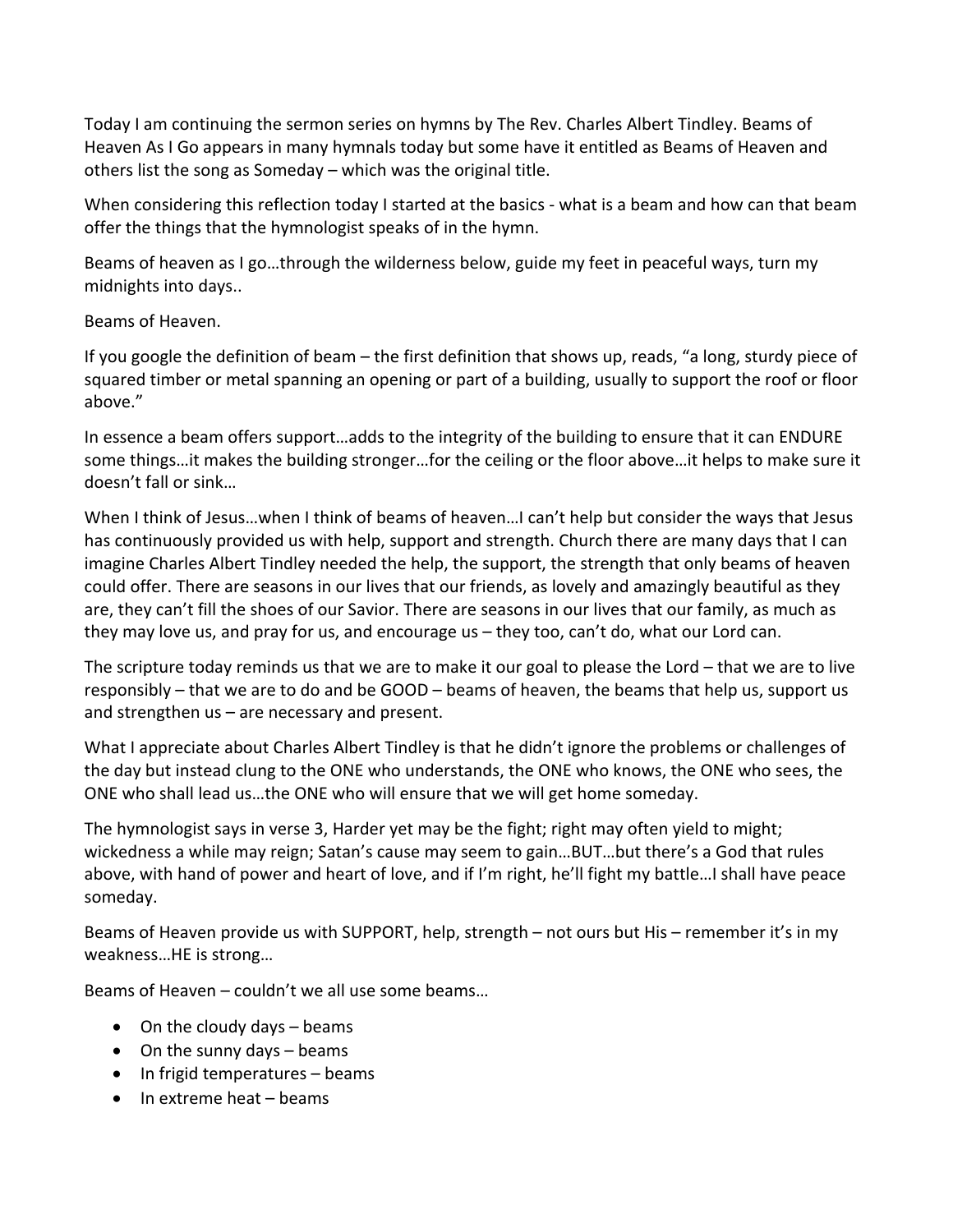Beams of heaven – Beams of support – beams of strength - We shall have peace – SOMEDAY!

The second definition that shows in dictionary for the word beam is a ray or shaft of light. A ray of light. When I think of the beams of heaven being a ray of light from heaven, the visual that comes to mind…me driving on a cloudy day, it's a little gray outside because the clouds are hiding the sun…at the appointed time, the clouds make way for the sun by separating just a enough that a rays of light, beams of heaven, shine down on us, God's creation – beams of heaven…

Jesus is the light of the world. The light illuminates our paths, the light helps us see, the light is our guide, the light, the beams of heaven are purposed and reminds us that we are not alone. In Ellie Holcombe's Fighting Words devotional, she asked her boys, "If y'all are in a dark room, and you turn on a flashlight, what are you going to see?" They both piped in energetically, "The light!" That's right boys don't ever forget that the light is ALWAYS stronger than the darkness. She then had them go test out the theory. Go take this [flashlight] and turn it on in every dark place you can think of and let me know what you see! Of course, they did, the closets, under couches, and in the bathrooms with the lights off – you know what? EVERY time they would scream, The light IS stronger! We can see it! What if we considered this light to be our spiritual flashlight and just as we keep flashlights around the house in the event of a power outage – we did the same for our spiritual life. We know that there will be darkness, there is darkness, there has been darkness

Can you imagine all the darkness that Charles Albert Tindley endured…his mother died at an early age…that's enough – but there's more – he ended up working alongside those that were enslaved, as hired help, but wait, there's more - he wasn't able to learn the traditional way, like you and I, he was self-taught in a lot of ways because he wasn't allowed to 'freely' read but there's more – he endured, he persevered, he pushed, he was focused…he was guided…he used his spiritual flashlight and defied the odds…he reminded us today that we can do more than they Tell us we can (many times, even more than we ourselves believe), we can go longer than they think we can, we can show up in ways that gave up on us when we have beams of heaven shining bright, shining on us…shining for us…making and revealing the way.

The hymnologist speaks – often times my sky is clear, joy abounds without a tear, though a day so bright begun, clouds may hide tomorrow's sun. There'll be a day that's always bright, a day that never yields to night, and in its light the streets of glory – I shall behold Someday.

Suffering and sorrow are REAL! Joy and Celebrations are REAL! They are felt to our core…they are a part of our world. Charles Albert Tindley speaks on such things but also honors and celebrates or rather bask in the light…beams of heaven – he understood today's text and the role we play in contributing to the good on the earth while also understanding that's the charge…to DO good - to do justly and to love mercy, and to walk humbly with thy God

Beams of heaven – couldn't we all use a few more beams

- In the dark places that we see beams
- $\bullet$  In the dark places we never name beams
- In the spaces we have yet to travel beams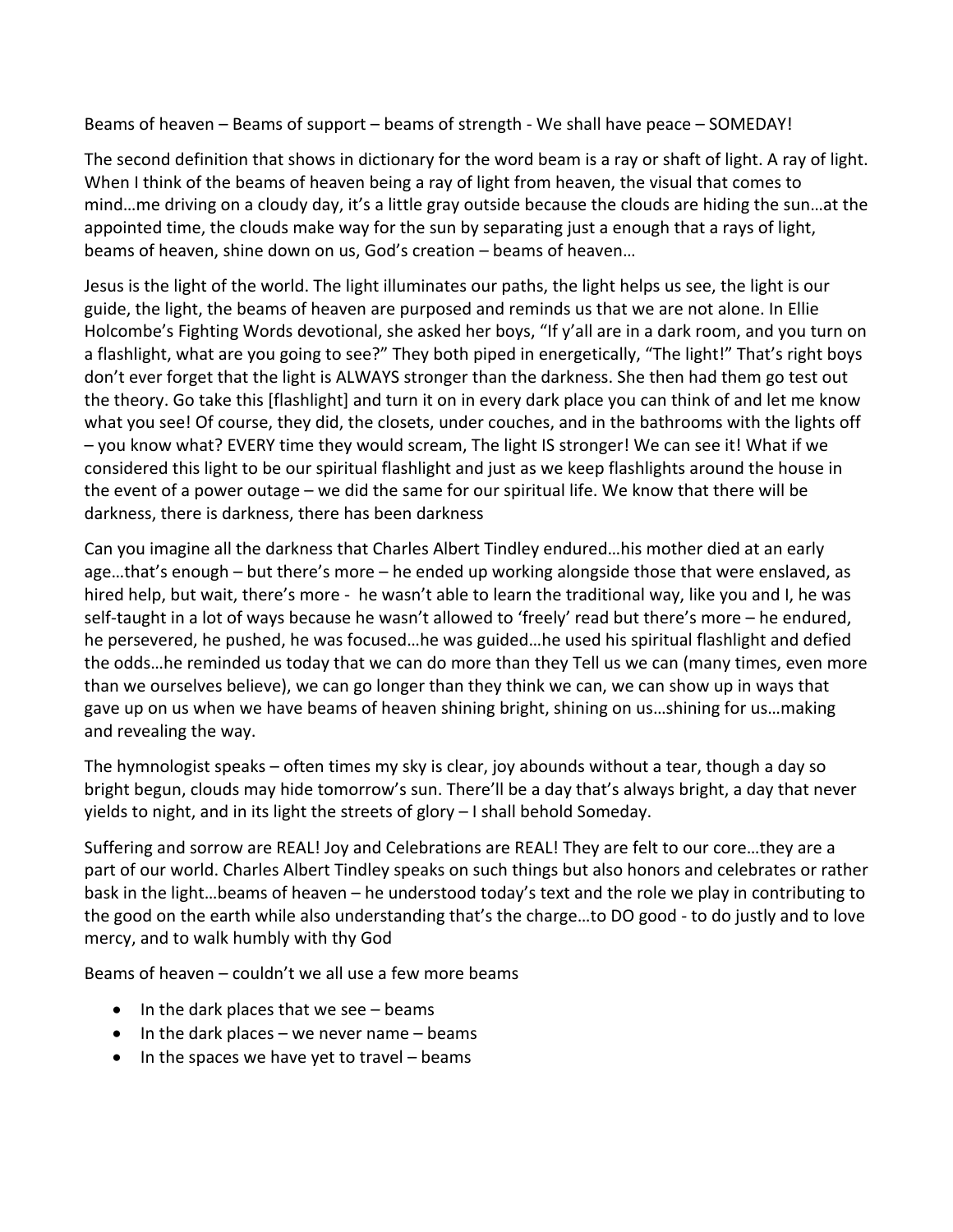We give you thanks for the ones we've already overcome – thanks to your BEAMS of heaven – beams of light

We will rest in that place – SOMEDAY

Beams of heaven provide us with strength and or support. Beams of heaven provide us with light. and beams of heaven provide us with hope. The scripture today – reminds us that the Spirit lives within us, we have a guarantee of what's to come…one translation says it like this, "The Spirit of God whets our appetite by giving us a taste of what lies ahead. He puts a little of heaven in our hearts, so we never settle for less. That's why we live with good cheer. You won't see us drooping our heads or dragging our feet! Cramped conditions don't get us down. They only remind us of the spacious living conditions ahead. IT's what we trust in but don't yet see that keeps us going. Do you suppose a few ruts in the road or rocks on the path are going to stop us? When the time comes, we'll be plenty ready to exchange exile for homecoming.

The hymnologists said: Burdens now may crush me down, disappointments all around, troubles speak in mournful sigh, sorrow through a tear-stained eye. There is a world where pleasure reigns, no mourning soul shall roam its plains, and to that land of peace and glory. I shall want to go someday.

Beams of heaven – couldn't we all use a few more beams

How many journeyed alongside Charles Albert Tindley – with the attempt to disturb his spirit, his soul and possibly his life…I am not naïve to assume that everybody liked him or appreciated what he was doing for the kingdom of God – the people of God - the mighty ways that he did his best to make sure that heaven was reflected on earth, especially for black/brown people. He saw the injustices and he did what he could, to level out the playing field.

*Tindley was known for being a captivating preacher, and for also taking an active role in the betterment of the people in his community. His songs were an outgrowth of his preaching ministry, often introduced during his sermons. Tindley was able to draw people of multiple races to his church ministry; likewise, his songs have been adopted and proliferated by white and black churches alike. (Hymnary.com)* 

Beams of heaven – we see how beams of heaven helped those in the scriptures

- Was reassurance to try again on a boat
- Was a calming presence in the middle of a storm
- Was ray of light on the top of the mountain
- Was a food supply for a crowd of hungry people
- Was new life in a funeral procession

Beams of heaven was reflected in Charles Albert Tindley's life

- Was freedom on slave plantations
- Was boldness at church when he confessed, he could read
- Was wisdom when he hired tutors to fill in gaps and learn new things
- Was humility when he was a janitor at the church that later he pastored
- Were creative juices, gifted hands as he wrote multiple hymns